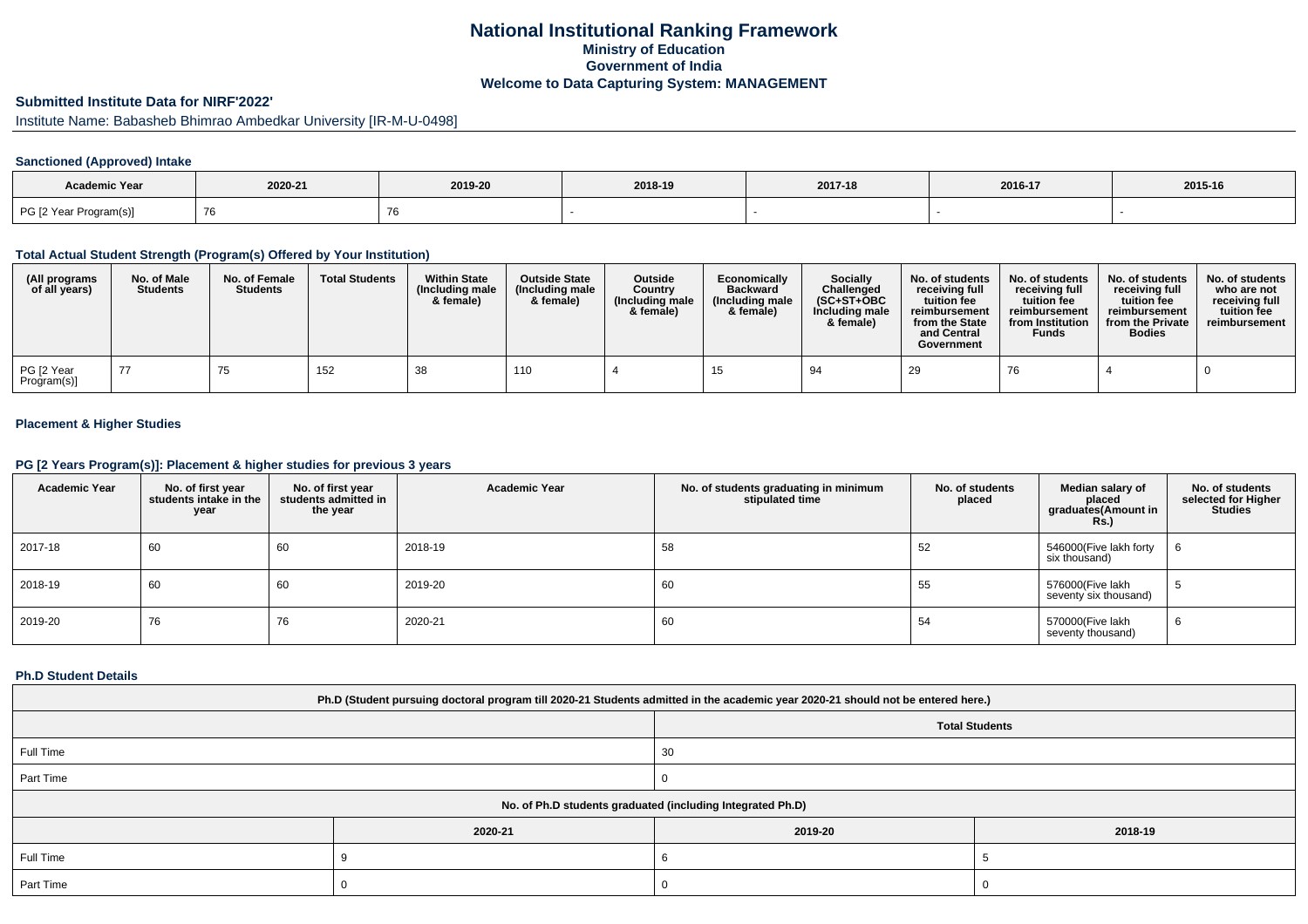#### **Financial Resources: Utilised Amount for the Capital expenditure for previous 3 years**

| Academic Year                                                                                                                                                                  | 2020-21                                                                        | 2019-20                                                                   | 2018-19                                                                     |  |  |  |  |
|--------------------------------------------------------------------------------------------------------------------------------------------------------------------------------|--------------------------------------------------------------------------------|---------------------------------------------------------------------------|-----------------------------------------------------------------------------|--|--|--|--|
|                                                                                                                                                                                | <b>Utilised Amount</b>                                                         | <b>Utilised Amount</b>                                                    | <b>Utilised Amount</b>                                                      |  |  |  |  |
| Annual Capital Expenditure on Academic Activities and Resources (excluding expenditure on buildings)                                                                           |                                                                                |                                                                           |                                                                             |  |  |  |  |
| Library (Books, Journals and e-Resources only)                                                                                                                                 | 2511380 (Twenty Five Lakhs Eleven Thousand Three Hundred<br>and Eighty)        | 2540260 (Twenty Five Lakhs Forty Thousand Two Hundred<br>and Sixty)       | 2695451 (Twenty Six Lakhs Ninety Five Thousand Four<br>Hundred Fifty One)   |  |  |  |  |
| Expenditure on setting up/upgradation of laboratory                                                                                                                            | 1398756 (Thirteen Lakhs Ninety Eight Thousand Seven<br>Hundred and Fifty Six)  | 1492652 (Fourteen Lakhs Ninety Two Thousand and Six<br>Hundred and Fifty) | 1256723 (Twelve Lakhs Fifty Six Thousand Seven Hundred<br>Twenty Three)     |  |  |  |  |
| Other expenditure on creation of Capital Assets (For setting up<br>classrooms, seminar hall, conference hall, library excluding<br>expenditure on Land , Building, Roads etc.) | 2184672 (Twenty One Lakhs Eighty Four Thousand Six<br>Hundred and Seventy Two) | 2274650 (Twenty Two Lakhs Seventy Four Thousand Six<br>Hundred and Fifty) | 1984632 (Nineteen Lakhs Eighty Four Thousand Six Hundred<br>and Thirty Two) |  |  |  |  |

### **Financial Resources: Utilised Amount for the Operational expenditure for previous 3 years**

| Academic Year                                                                                                                                                                                  | 2020-21                                                                                   | 2019-20                                                                                   | 2018-19                                                                  |  |  |  |  |
|------------------------------------------------------------------------------------------------------------------------------------------------------------------------------------------------|-------------------------------------------------------------------------------------------|-------------------------------------------------------------------------------------------|--------------------------------------------------------------------------|--|--|--|--|
|                                                                                                                                                                                                | <b>Utilised Amount</b>                                                                    | <b>Utilised Amount</b>                                                                    | <b>Utilised Amount</b>                                                   |  |  |  |  |
| <b>Annual Operational Expenditure</b>                                                                                                                                                          |                                                                                           |                                                                                           |                                                                          |  |  |  |  |
| Salaries (Teaching and Non Teaching staff)                                                                                                                                                     | 19145424 (One Crore Ninety One Lakhs Forty Five Thousand<br>Four Hundred and Twenty Four) | 16295424 (One Crore Sixty Two Lakhs Ninety Five Thousand<br>Four Hundred and Twenty Four) | 15820800 (One Crore Fifty Eight Lakhs and Eight Hundred)                 |  |  |  |  |
| Maintenance of Academic Infrastructure or consumables and<br>other running expenditures(excluding maintenance of hostels<br>and allied services, rent of the building, depreciation cost, etc) | 2512360 (Twenty Five Lakhs Twelve Thousand Three Hundred<br>and Sixty)                    | 2545684 (Twenty Five Lakhs Forty Five Thousand Six Hundred<br>and Eighty Four)            | 2152361 (Twenty One Lakhs Fifty Two Thousand Three<br>Hundred Sixty One) |  |  |  |  |
| Seminars/Conferences/Workshops                                                                                                                                                                 | 872684 (Eight Lakhs Seventy Two Thousand Six Hundred and<br>Eighty Four)                  | 1186461 (Eleven Lakhs Eighty Six Thousand Four Hundred<br>and Sixty One)                  | 1062537 (Ten Lakhs Sixty Two Thousand Five Hundred and<br>Thirty Seven)  |  |  |  |  |

# **Sponsored Research Details**

| <b>Financial Year</b>                    | 2020-21                                               | 2019-20                                                 | 2018-19                                                        |
|------------------------------------------|-------------------------------------------------------|---------------------------------------------------------|----------------------------------------------------------------|
| Total no. of Sponsored Projects          |                                                       |                                                         |                                                                |
| Total no. of Funding Agencies            |                                                       |                                                         |                                                                |
| Total Amount Received (Amount in Rupees) | 1705360                                               | 725120                                                  | 1065423                                                        |
| Amount Received in Words                 | Seventeen Lakhs Five Thousand Three Hundred and Sixty | Seven Lakhs Twenty Five Thousand One Hundred and Twenty | Ten Lakhs Sixty Five Thousand Four Hundred and Twenty<br>Three |

### **Consultancy Project Details**

| <b>Financial Year</b>                    | 2020-21                                                  | 2019-20                                                        | 2018-19                                                     |
|------------------------------------------|----------------------------------------------------------|----------------------------------------------------------------|-------------------------------------------------------------|
| Total no. of Consultancy Projects        |                                                          |                                                                |                                                             |
| Total no. of Client Organizations        |                                                          |                                                                |                                                             |
| Total Amount Received (Amount in Rupees) | 1126840                                                  | 984531                                                         | 856484                                                      |
| Amount Received in Words                 | Eleven Lakhs Twenty Six Thousand Eight Hundred and Forty | Nine Lakhs Eighty Four Thousand Five Hundred and Thirty<br>One | Eight Lakhs Fifty Six Thousand Four Hundred and Eighty Four |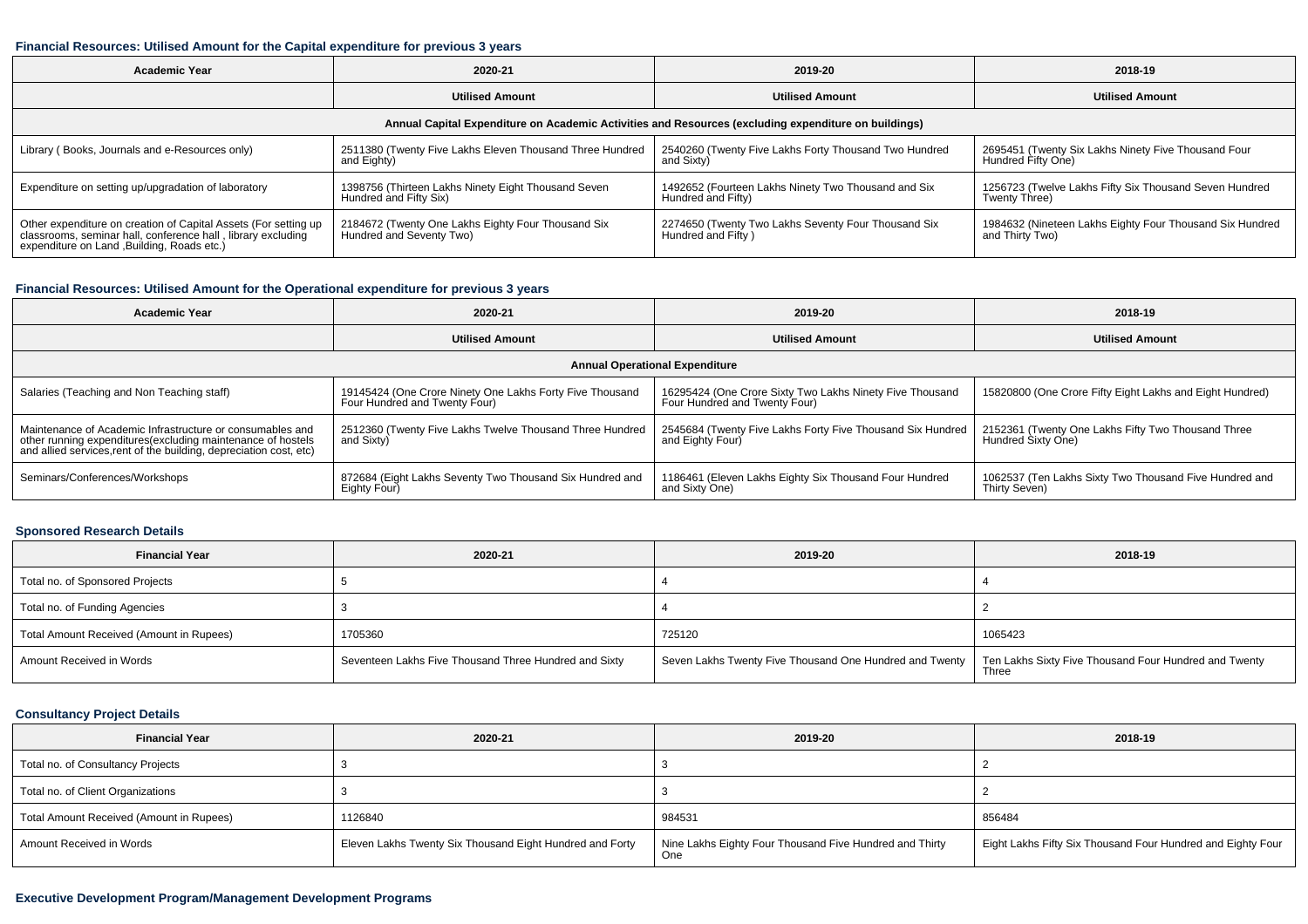| <b>Financial Year</b>                                                             | 2020-21                   | 2019-20                                      | 2018-19                         |
|-----------------------------------------------------------------------------------|---------------------------|----------------------------------------------|---------------------------------|
| Total no. of Executive Development Programs/ Management<br>Development Programs   |                           |                                              |                                 |
| Total no. of Participants                                                         | 160                       | 131                                          | 144                             |
| Total Annual Earnings (Amount in Rupees)(Excluding Lodging<br>& Boarding Charges) | 560000                    | 458500                                       | 468000                          |
| Total Annual Earnings in Words                                                    | Five Lakhs Sixty Thousand | Four Lakhs Fifty Eight Thousand Five Hundred | Four Lakhs Sixty Eight Thousand |

## **PCS Facilities: Facilities of physically challenged students**

| 1. Do your institution buildings have Lifts/Ramps?                                                                                                         | Yes, more than 80% of the buildings |
|------------------------------------------------------------------------------------------------------------------------------------------------------------|-------------------------------------|
| 2. Do your institution have provision for walking aids, including wheelchairs and transportation from one building to another for<br>handicapped students? | Yes                                 |
| 3. Do your institution buildings have specially designed toilets for handicapped students?                                                                 | Yes, more than 80% of the buildings |

# **Faculty Details**

| Srno           | <b>Name</b>                | Age | <b>Designation</b>         | Gender | Qualification | <b>Experience (In</b><br>Months) | <b>Currently working</b><br>with institution? | <b>Joining Date</b> | <b>Leaving Date</b>      | <b>Association type</b> |
|----------------|----------------------------|-----|----------------------------|--------|---------------|----------------------------------|-----------------------------------------------|---------------------|--------------------------|-------------------------|
| $\overline{1}$ | Kushendra Mishra           | 44  | Professor                  | Male   | Ph.D          | 264                              | Yes                                           | 19-07-2011          | $\overline{\phantom{a}}$ | Regular                 |
| $\overline{2}$ | Taruna                     | 41  | <b>Assistant Professor</b> | Female | Ph.D          | 222                              | Yes                                           | 03-12-2014          | $\sim$                   | Regular                 |
| 3              | Ramesh Kumar<br>Chaturvedi | 46  | <b>Assistant Professor</b> | Male   | Ph.D          | 269                              | Yes                                           | 01-12-2015          | $\sim$                   | Regular                 |
| 4              | Lata Baipai Singh          | 41  | <b>Assistant Professor</b> | Female | Ph.D          | 204                              | Yes                                           | 21-11-2017          | $\sim$                   | Regular                 |
| 5              | Shahshi Bharti             | 33  | <b>Assistant Professor</b> | Female | Ph.D          | 111                              | Yes                                           | 28-08-2017          | $\sim$                   | Adhoc / Contractual     |
| 6              | Kainat Siddiqui            | 36  | <b>Assistant Professor</b> | Female | Ph.D          | 120                              | Yes                                           | 10-10-2019          | $\sim$                   | Adhoc / Contractual     |
| $\overline{7}$ | Jamal Abdul Nasir          | 31  | <b>Assistant Professor</b> | Male   | Ph.D          | 72                               | Yes                                           | 05-09-2019          | $\sim$                   | Adhoc / Contractual     |
| 8              | Gulrukh Salim              | 29  | <b>Assistant Professor</b> | Female | Ph.D          | 44                               | Yes                                           | 08-08-2018          | $\sim$                   | Adhoc / Contractual     |
| 9              | Suman Devi                 | 33  | <b>Assistant Professor</b> | Female | Ph.D          | 109                              | Yes                                           | 28-08-2019          | $\sim$                   | Adhoc / Contractual     |
| 10             | Asim Hasan                 | 32  | <b>Assistant Professor</b> | Male   | Ph.D          | 76                               | Yes                                           | 01-07-2019          | $\sim$                   | Adhoc / Contractual     |
| 11             | Sushama Rani               | 34  | <b>Assistant Professor</b> | Female | Ph.D          | 114                              | Yes                                           | 01-08-2019          | $\sim$                   | Adhoc / Contractual     |
| 12             | Nadeem                     | 32  | <b>Assistant Professor</b> | Male   | Ph.D          | 74                               | Yes                                           | 01-08-2019          | $\sim$                   | Adhoc / Contractual     |
| 13             | Rakesh Kumar               | 32  | <b>Assistant Professor</b> | Male   | Ph.D          | 76                               | Yes                                           | 01-08-2019          | $\sim$                   | Adhoc / Contractual     |
| 14             | Suhel Ahmed                | 36  | <b>Assistant Professor</b> | Male   | Ph.D          | 119                              | Yes                                           | 21-01-2019          | $\sim$                   | Adhoc / Contractual     |
| 15             | M S Khan                   | 55  | Professor                  | Male   | Ph.D          | 315                              | Yes                                           | 07-07-2011          | $\sim$                   | Regular                 |
| 16             | Pradeep Kumar<br>Singh     | 33  | Assistant Professor        | Male   | Ph.D          | 109                              | Yes                                           | 10-10-2019          | $\sim$                   | Adhoc / Contractual     |
| 17             | Sudhakar Puskar            | 33  | <b>Assistant Professor</b> | Male   | Ph.D          | 84                               | Yes                                           | 06-09-2021          | $\sim$                   | Adhoc / Contractual     |
| 18             | <b>Arpit Shailesh</b>      | 29  | <b>Assistant Professor</b> | Male   | Ph.D          | 12                               | Yes                                           | 31-12-2021          | $\sim$                   | Regular                 |
| 19             | Nitam Singh                | 45  | <b>Assistant Professor</b> | Female | Ph.D          | 182                              | Yes                                           | 06-09-2021          | $\sim$                   | Adhoc / Contractual     |